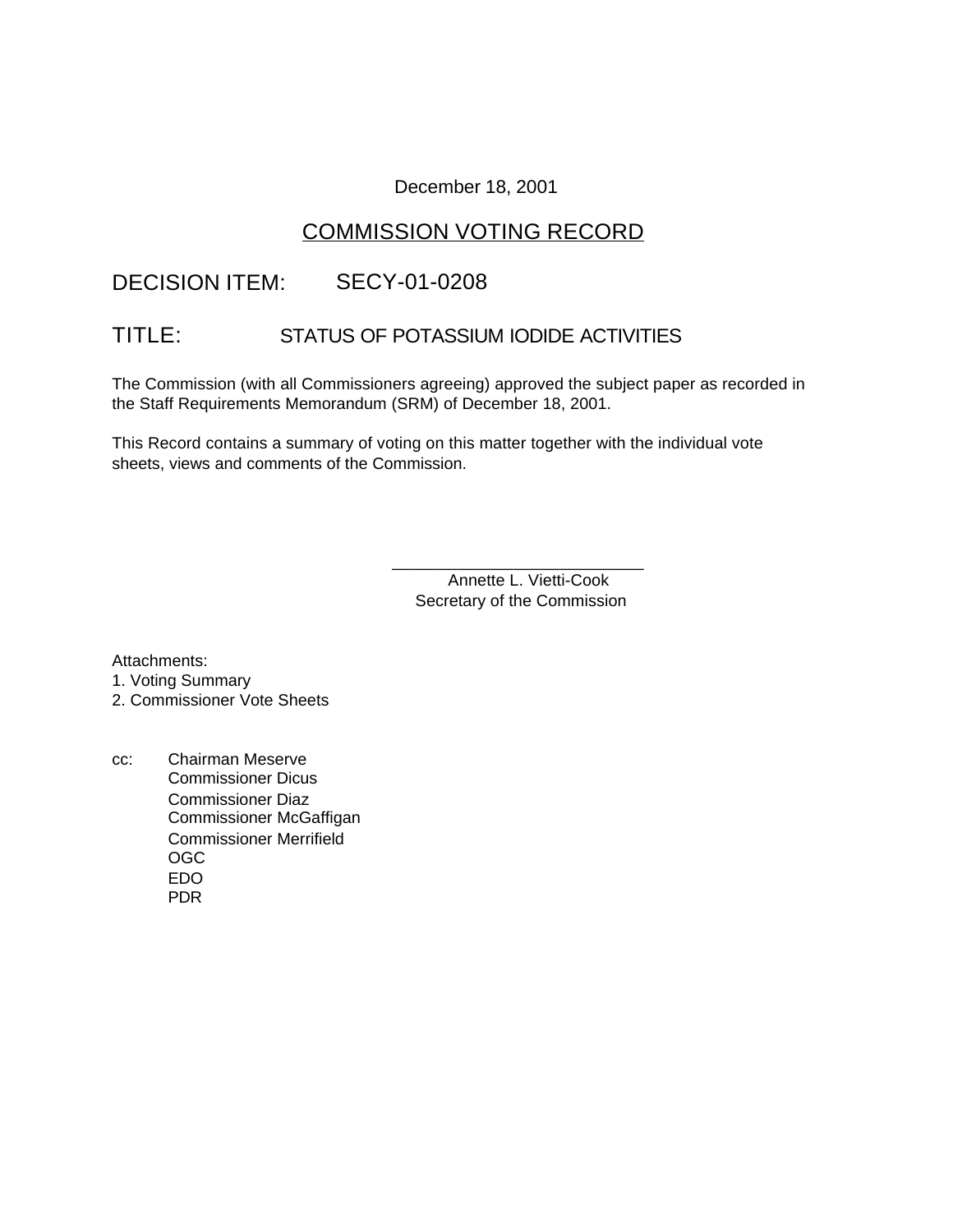## VOTING SUMMARY - SECY-01-0208

## RECORDED VOTES

|                         | APRVD DISAPRVD ABSTAIN PARTICIP COMMENTS | <b>NOT</b> | DATE |          |
|-------------------------|------------------------------------------|------------|------|----------|
| <b>CHRM. MESERVE</b>    | X                                        |            | X    | 11/26/01 |
| <b>COMR. DICUS</b>      | X                                        |            | X    | 12/12/01 |
| COMR. DIAZ              | X                                        |            | X    | 11/28/01 |
| <b>COMR. McGAFFIGAN</b> | X                                        |            |      | 11/27/01 |
| <b>COMR. MERRIFIELD</b> | X                                        |            | X    | 12/10/01 |

## COMMENT RESOLUTION

In their vote sheets, all Commissioners approved the staff's recommendation. Chairman Meserve and Commissioners Dicus, Diaz, and Merrifield provided some additional comments. Subsequently, the comments of the Commission were incorporated into the guidance to staff as reflected in the SRM issued on December 18, 2001. Commissioner Diaz would have preferred to not provide such detailed direction to the staff for fear that it could cause delay in offering of funding for KI.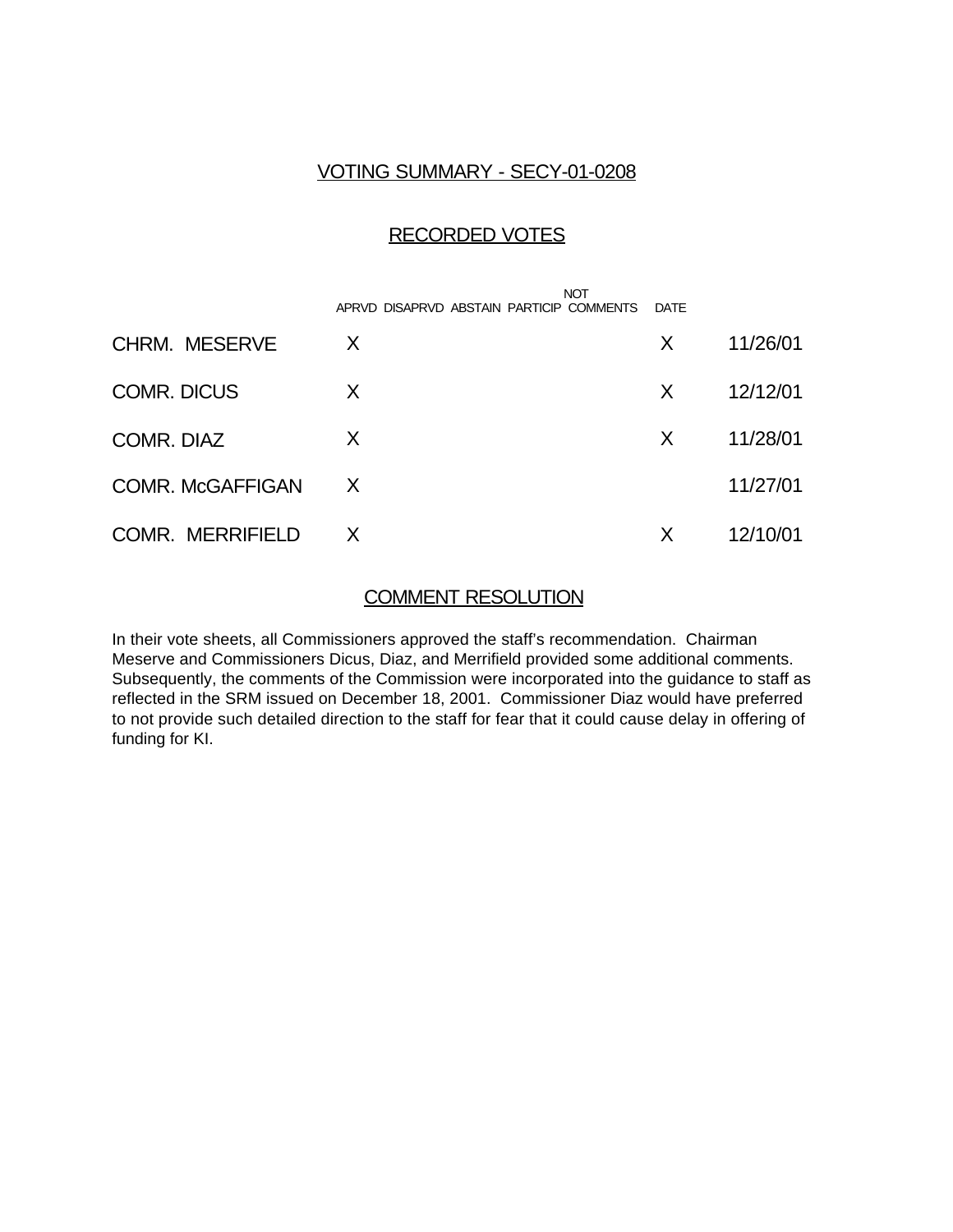### **Commissioner Comments on SECY-01-0208**

### Chairman Meserve

I agree that the staff should commence negotiation for a purchase of KI that will be shipped directly to specified recipients. The NRC should seek to obtain a substantial discount from the current market price on the basis that the ultimate purchase is likely to be several million KI tablets. Staff should seek to maintain flexibility as to the total amount of KI to be purchased, however, in light of the fact that the ultimate scope of the purchase will be governed by the decisions of the states (or authorized local governments or Indian tribes).

SECY-01-0208 indicates that the final FDA guidance is expected by the end of November. The guidance should thus be available long before the contract negotiations are completed. The letter to the states appropriately indicates that the imminent FDA guidance is an attachment. However, I attach certain editorial suggestions for the letter to the States.

### Commissioner Dicus

Because the Commission has already made a decision to approve the initial purchase of potassium iodide (KI) as a protective measure for the general public that would serve as a supplement to sheltering and evacuation, I agree with the comments of Chairman Meserve to have the staff initiate negotiations for the purchase of KI for States and/or local entities that have made a informed choice to obtain KI. I also agree that with proper negotiations, the staff should seek to obtain a substantial discount from the current market price.

Because we understand that the Center for Diseases Control (CDC) has also recently requested funding for the distribution and/or stockpiling of KI as a part of the terrorism response emergency funding request to Congress, I would also recommend that the NRC follow very closely the interactions between Congress and CDC regarding this request, in case there is a government agency that will stockpile KI.

Lastly, minor edits to Chairman Meserve's edits to the letter to the States are attached. I recommend that this letter be signed out by the Director, Office of State and Tribal Programs.

#### Commissioner Diaz

I approve. I am extremely pleased that the Commission's decisions in support of purchase and distribution of KI are about to come to fruition.

#### Commissioner Merrifield

I approve the purchase and distribution of KI tablets. However, the staff has failed to include in this memo significant information that is necessary for deciding how to proceed with the purchase of KI tablets. The staff in its paper states that the minimum price per tablet is 23¢ per tablet. From previous information provided by the staff, this cost estimate is for pills in bottles of 14 tablets each. Though in its paper the staff informs the Commission of two forms of packaging, individually wrapped and in bottles of 14 tablets each, it inexplicitly failed to mention a minimum price for individually wrapped tablets. This is curious considering that the staff had previously informed the Commission that the available minimum price for KI tablets individually